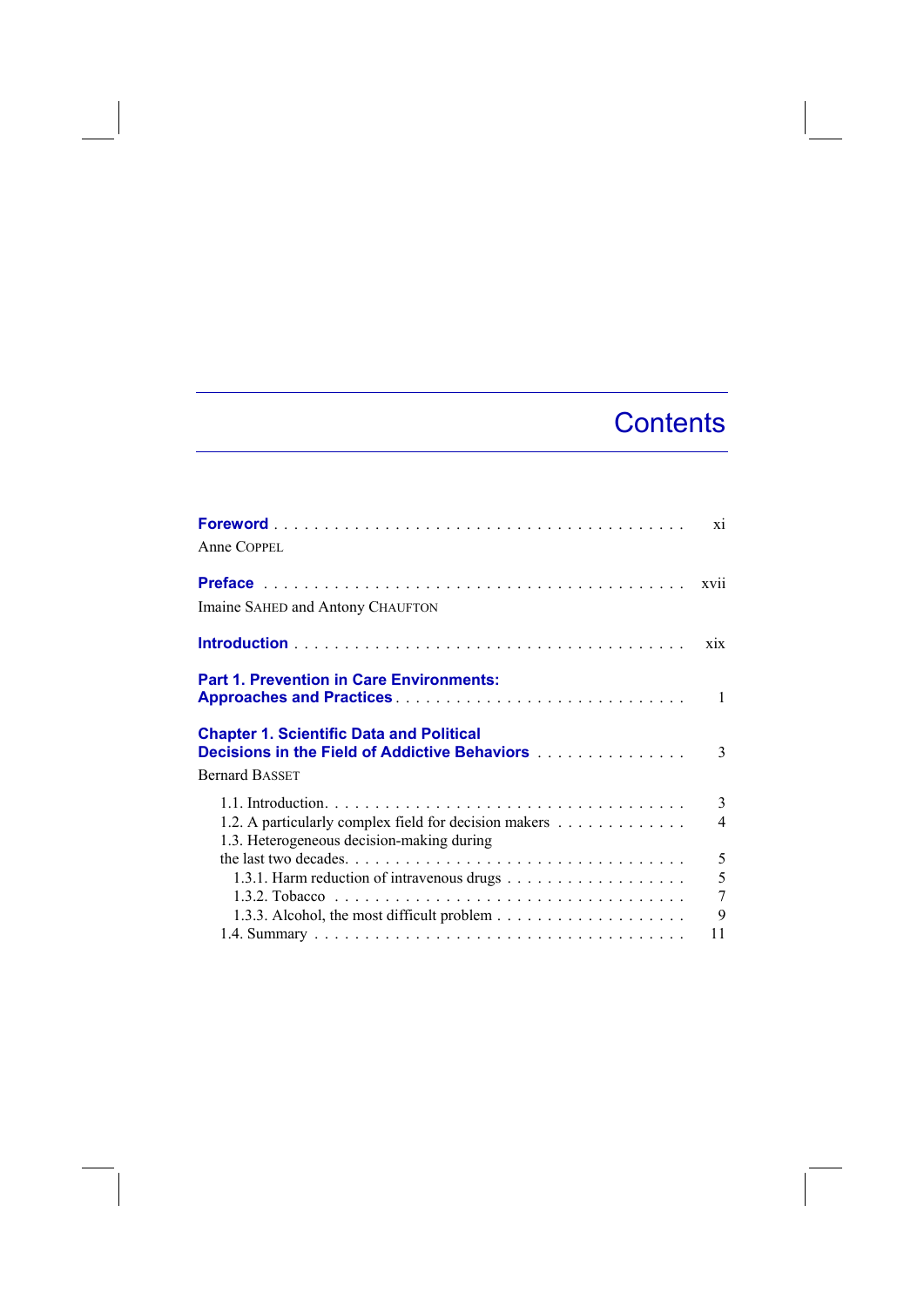vi Psychotropic Drugs, Prevention and Harm Reduction

| <b>Chapter 2. Social Sciences and Practice</b><br><b>Renewal: From Prevention, to Identification,</b>                                                                            | 13                   |
|----------------------------------------------------------------------------------------------------------------------------------------------------------------------------------|----------------------|
| <b>Jean-Pierre COUTERON</b>                                                                                                                                                      |                      |
| 2.2.1. Reporting danger: risk and damage expertise<br>2.2.2. Good practice expertise: associating                                                                                | 13<br>14<br>14       |
| structural measures with educative measures<br>2.3. What organization and what strategy:                                                                                         | 16                   |
|                                                                                                                                                                                  | 20<br>23<br>23       |
| Part 2. (Re)designing Prevention:                                                                                                                                                | 27                   |
| <b>Chapter 3. The Beautiful Life With or</b><br>Without Drugs: Questions on Emancipation                                                                                         | 29                   |
| Patrick PHARO                                                                                                                                                                    |                      |
| 3.2. Theoretical framework on dependency                                                                                                                                         | 29                   |
|                                                                                                                                                                                  | 30<br>33<br>36<br>36 |
| <b>Chapter 4. Tobacco and Alcoholic Beverage</b><br><b>Consumption of European Adolescents:</b><br><b>Substitutes or Complements? The Value</b><br>of an All-encompassing Policy | 39                   |
| Miléna SPACH                                                                                                                                                                     |                      |
|                                                                                                                                                                                  | 40                   |
|                                                                                                                                                                                  | 42                   |
| 4.4.1. Adolescent tobacco, beer and spirit                                                                                                                                       | 43<br>46             |
| 4.4.2. Tobacco, beer and liquor taxation levels                                                                                                                                  | 46<br>47             |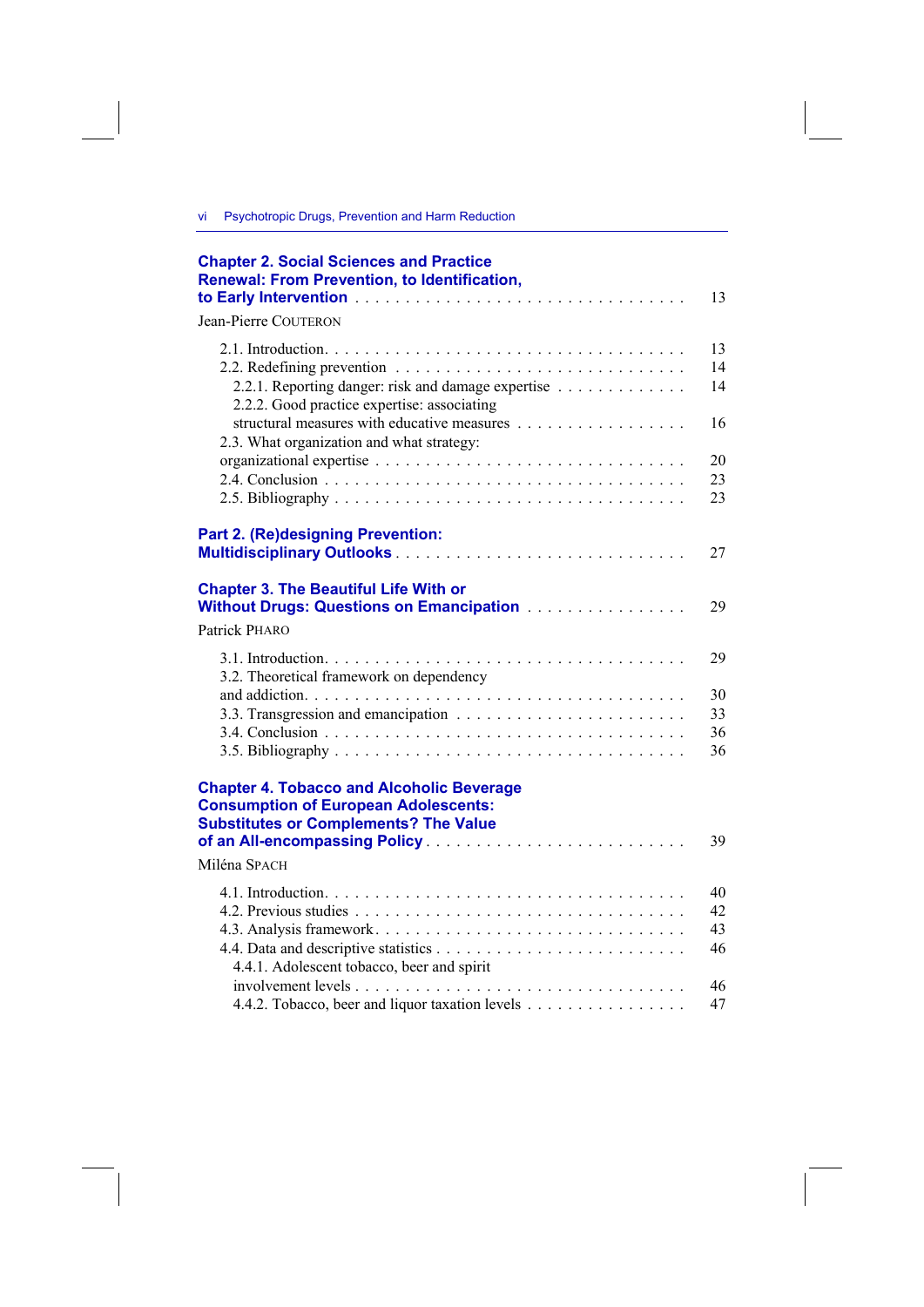| 4.5. Price elasticity and cross-price elasticity results<br>4.5.1. Elasticities for the 19 Member                     | 49 |
|-----------------------------------------------------------------------------------------------------------------------|----|
| 4.5.2. Elasticities according to groups of                                                                            | 49 |
|                                                                                                                       | 51 |
|                                                                                                                       | 55 |
|                                                                                                                       | 57 |
|                                                                                                                       | 58 |
|                                                                                                                       | 63 |
|                                                                                                                       | 63 |
| <b>Chapter 5. Animated Images, Words</b>                                                                              | 67 |
|                                                                                                                       |    |
| Nathalie PETIT and Frédéric ANTUNA                                                                                    |    |
|                                                                                                                       | 67 |
|                                                                                                                       | 68 |
|                                                                                                                       | 68 |
|                                                                                                                       | 69 |
|                                                                                                                       | 70 |
|                                                                                                                       | 76 |
| <b>Part 3. Psychotropic Uses and Health</b>                                                                           | 77 |
| <b>Chapter 6. Towards the Addiction of Adolescents</b><br>Under Public Protection: Paradoxical Contextualization [11] | 79 |
| Alain TARRIUS                                                                                                         |    |
|                                                                                                                       | 79 |
|                                                                                                                       | 80 |
| 6.2.1. Psychotropics and prostitution of                                                                              |    |
|                                                                                                                       | 84 |
| 6.2.2. Departmental management and                                                                                    |    |
|                                                                                                                       | 87 |
|                                                                                                                       | 87 |
| <b>Chapter 7. Socio-anthropological Contributions</b><br>to the Senegalese Harm Reduction Program                     | 89 |
| <b>Albert Gautier NDIONE</b>                                                                                          |    |
|                                                                                                                       | 89 |
|                                                                                                                       | 91 |
| 7.3. Harm reduction origins in Senegal: UDSEN project.                                                                | 91 |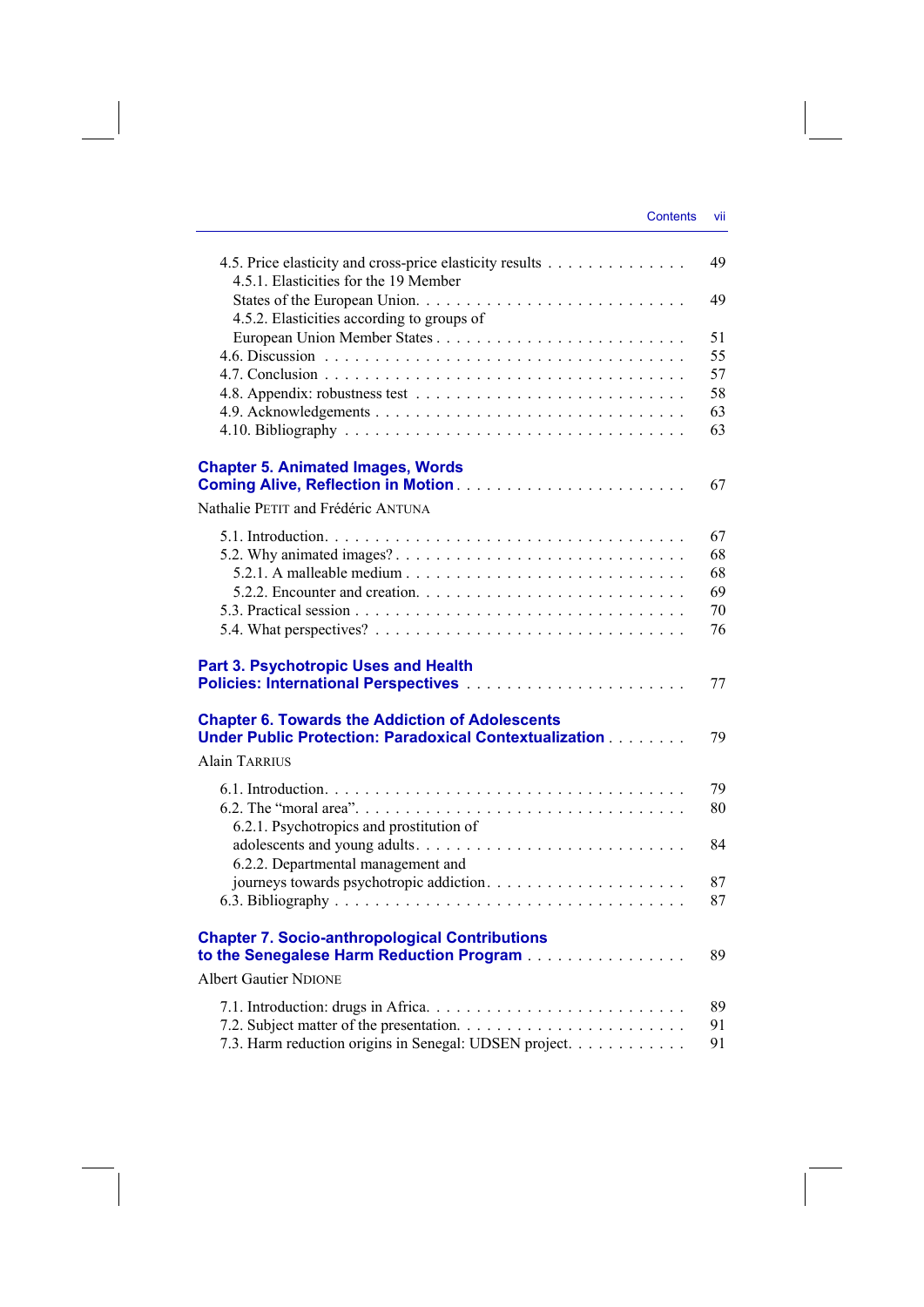| Psychotropic Drugs, Prevention and Harm Reduction | viii |  |  |  |  |  |
|---------------------------------------------------|------|--|--|--|--|--|
|---------------------------------------------------|------|--|--|--|--|--|

| 7.5. Implication and contribution of social sciences.<br>7.5.1. 2011: survey on the DU/carer                        | 92<br>93 |
|---------------------------------------------------------------------------------------------------------------------|----------|
| 7.5.2. 2012: doctoral research on the                                                                               | 93       |
|                                                                                                                     | 94       |
| 7.5.4. Focus on self-medication within                                                                              | 95       |
|                                                                                                                     | 95       |
| 7.5.5. 2016: cohort study of injecting                                                                              | 96       |
|                                                                                                                     | 97       |
|                                                                                                                     | 97       |
| <b>Part 4. Prevention and Harm Reduction</b>                                                                        |          |
|                                                                                                                     | 101      |
| <b>Chapter 8. Promoting Harm Reduction Personal</b><br><b>Strategies by Means of Drugs Checking:</b><br>Nina TISSOT | 103      |
|                                                                                                                     | 103      |
| 8.2.1. Inquiry at the heart of use and                                                                              | 104      |
|                                                                                                                     | 105      |
|                                                                                                                     | 108      |
| 8.2.3. Drugs checking in inquiry                                                                                    | 110      |
| 8.3. Subjectivity and objectivity of the                                                                            |          |
|                                                                                                                     | 115      |
| 8.4. Co-production of knowledge                                                                                     | 117      |
|                                                                                                                     | 119      |
| <b>Chapter 9. Initiation to Injection:</b>                                                                          | 121      |
| Agnès CREYEMEY                                                                                                      |          |
|                                                                                                                     | 122      |
| 9.2. The first shoot: between apartment and                                                                         |          |
|                                                                                                                     | 123      |
|                                                                                                                     | 125      |